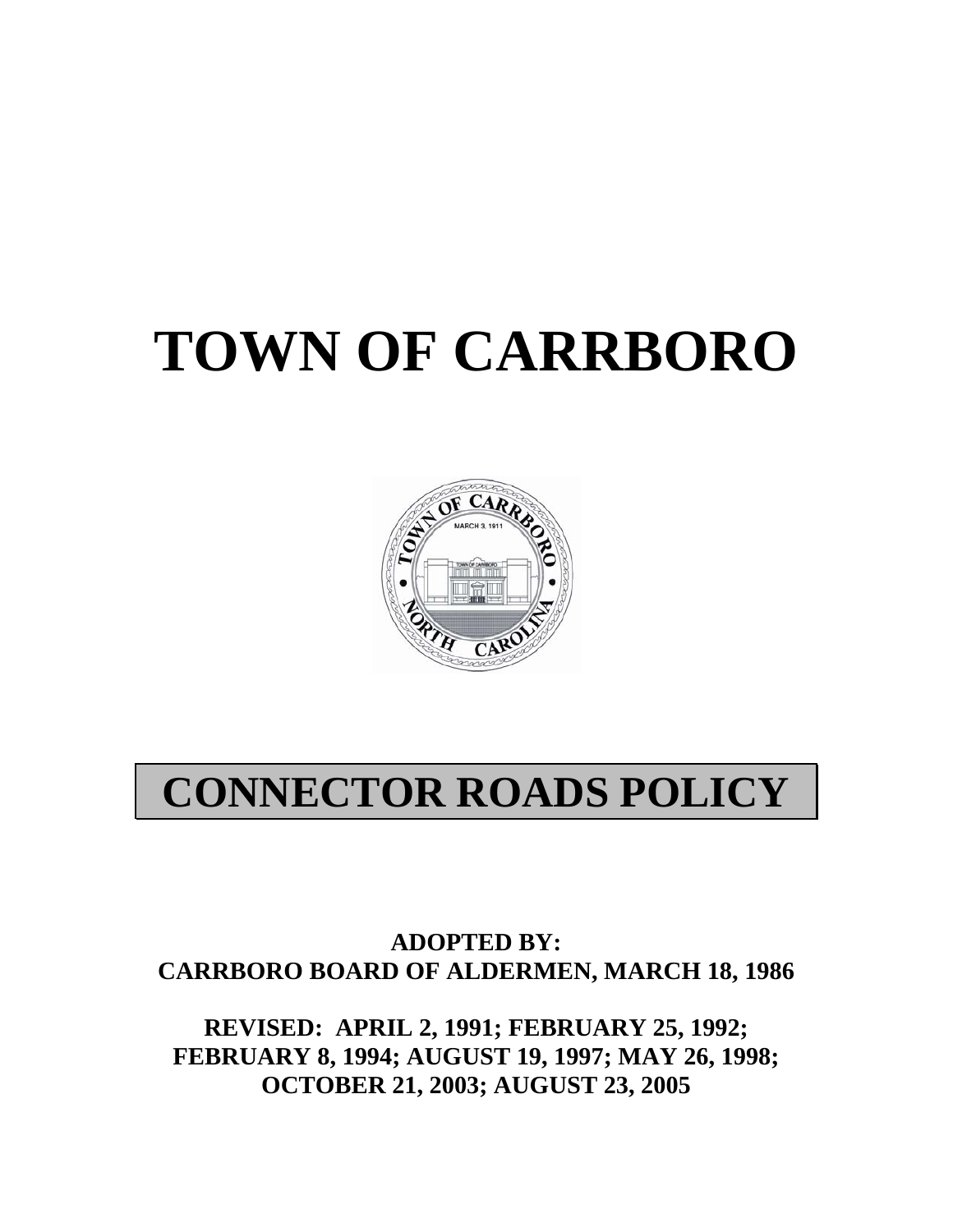# OVERVIEW

#### BACKGROUND

 **In 1986, when the Connector Roads Policy was conceived, Carrboro was just beginning to develop toward the north. The Connector Roads Policy was adopted by the Board of Aldermen as a guide to aid in the construction and maintenance of a sound traffic plan for the town. As stated in the introduction of the plan, the success of Carrboro's growth as a town is "ultimately dependent upon the effectiveness and continued efficiency of its transportation system.**"

 **The Connector Roads Policy was designed to guide an ever-changing Board of Aldermen as new projects and developments come before them for approval. The Policy's purpose was to ensure that old and new developments and businesses in the town would be connected to each other, both to disperse newly generated traffic and to give a sense of connectivity and unity to the town as it grows. The roads included on the Connector Roads Plan were intended to provide a backbone for a more intricate grid of smaller connector roads.** 

#### THE CHARGE

 **In the fall of 1996, the Board of Aldermen asked the Transportation Advisory Board to review the Connector Roads Policy to see if it still served the town's needs. The TAB noted during its discussion that the town's failure to connect some of the designated roads prevented the Plan from achieving its full potential. However, the TAB maintains its belief that a Connector Road Policy is a vital part of the town's planning initiative.**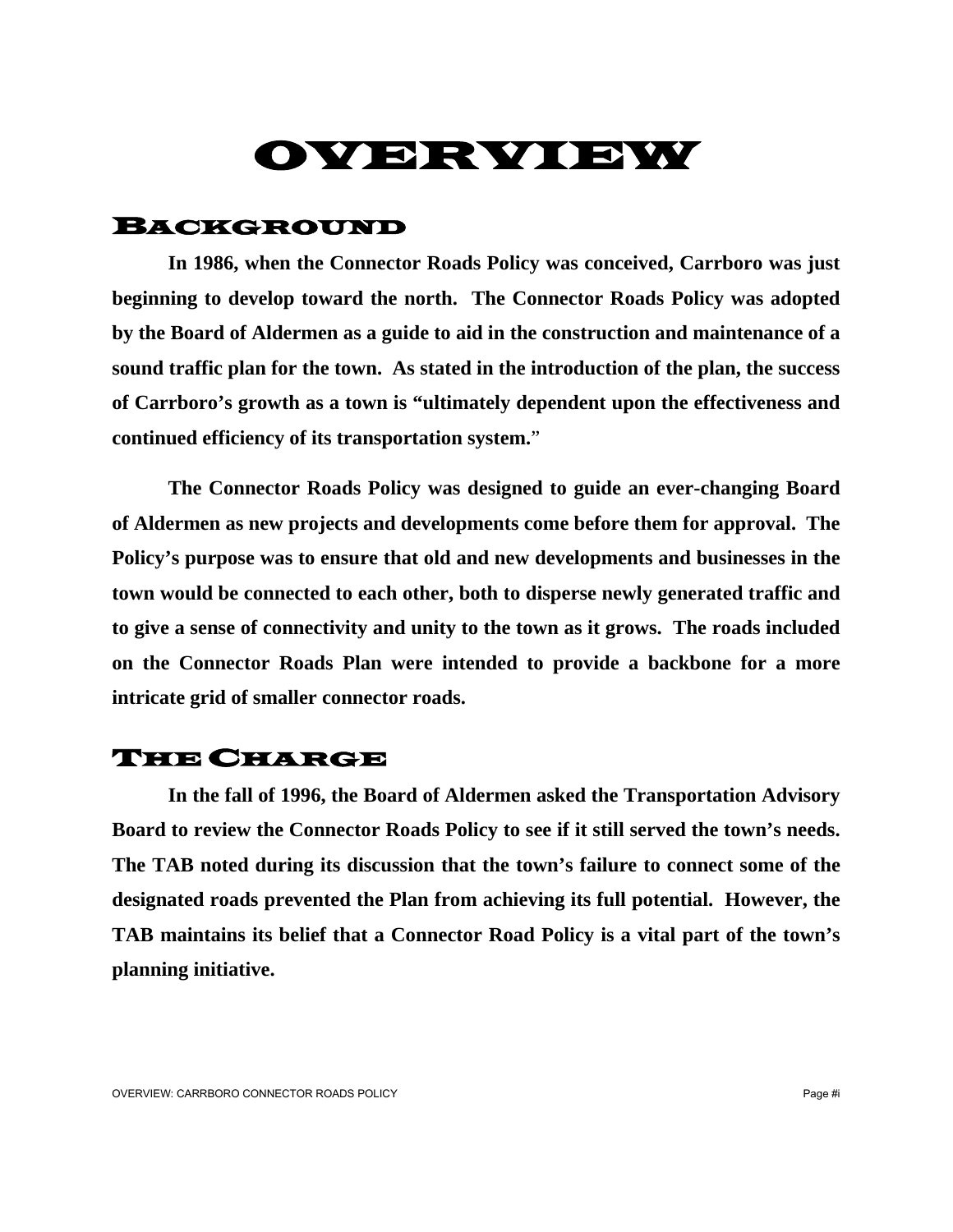### THE RESPONSE

 **Because the Transportation Advisory Board recognized that there had been confusion over the interpretation of the Connector Roads Policy and its guidelines, the TAB modified and abbreviated the wording to state the purpose of the Connector Roads Policy in a single paragraph. The TAB eliminated and changed some of the wording for the sake of clarification. The TAB included in the Policy's purpose not only road classifications which connect arterials, but all new roads (minor, local, subcollector, and collector) which are built for new developments. The roads included on the original Connector Roads Plan were (and will remain) intended to provide the backbone for a more intricate public roadwork system that would incorporate all classifications of roads, all of which work together to connect the town and its communities.**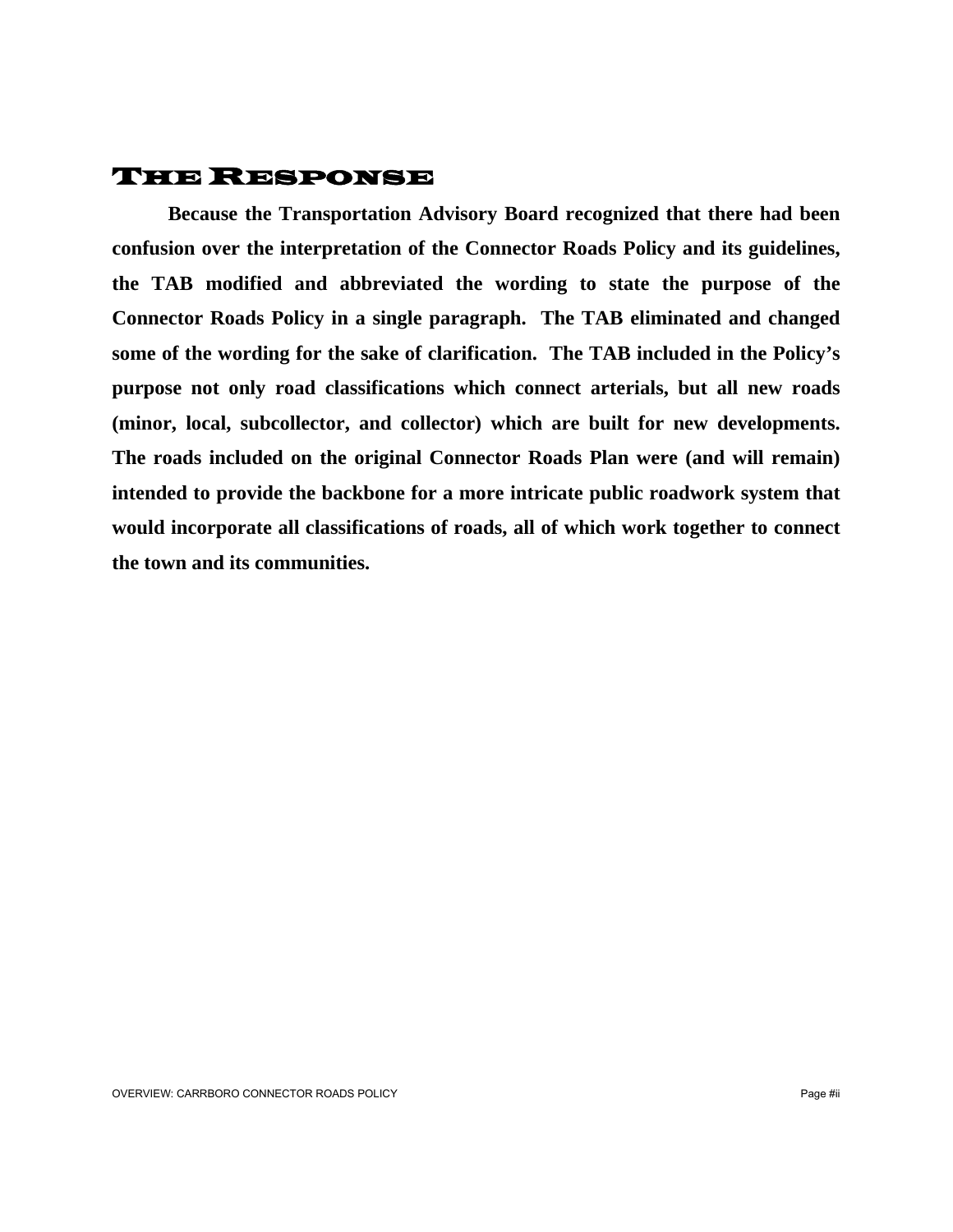# **I. INTRODUCTION**

 In 1986, the Connector Roads Policy was conceived and adopted by the Town of Carrboro to aid the town in planning the construction and maintenance of a sound traffic plan for the town. The success of Carrboro's growth as a town is ultimately dependent upon the effectiveness and continued efficiency of its transportation system. Additionally, Carrboro's transportation system, like any public facility, must keep pace with the increased demands that new development places upon it. Roadway systems must be regularly re-evaluated and upgraded to meet future demands.

### **II. STATEMENT OF PURPOSE**

 The purpose of the Connector Roads Policy is to ensure that old and new developments and businesses in our town connect to each other, both to disperse newly generated traffic and to give a sense of connectivity and unity to the town as it grew. It indicates a commitment by the town to work toward this connectivity. The roads shown on the Connector Roads Plan are intended to provide a backbone for a more intricate grid of smaller connector roads. The Connector Roads Policy is designed to guide an everchanging Board of Aldermen as new projects and developments come before them for approval. As Carrboro's boundaries for development expand, additional areas and "backbone" collector roads will need to be added to these maps to ensure that all of Carrboro connects in ways that are both safe and efficient.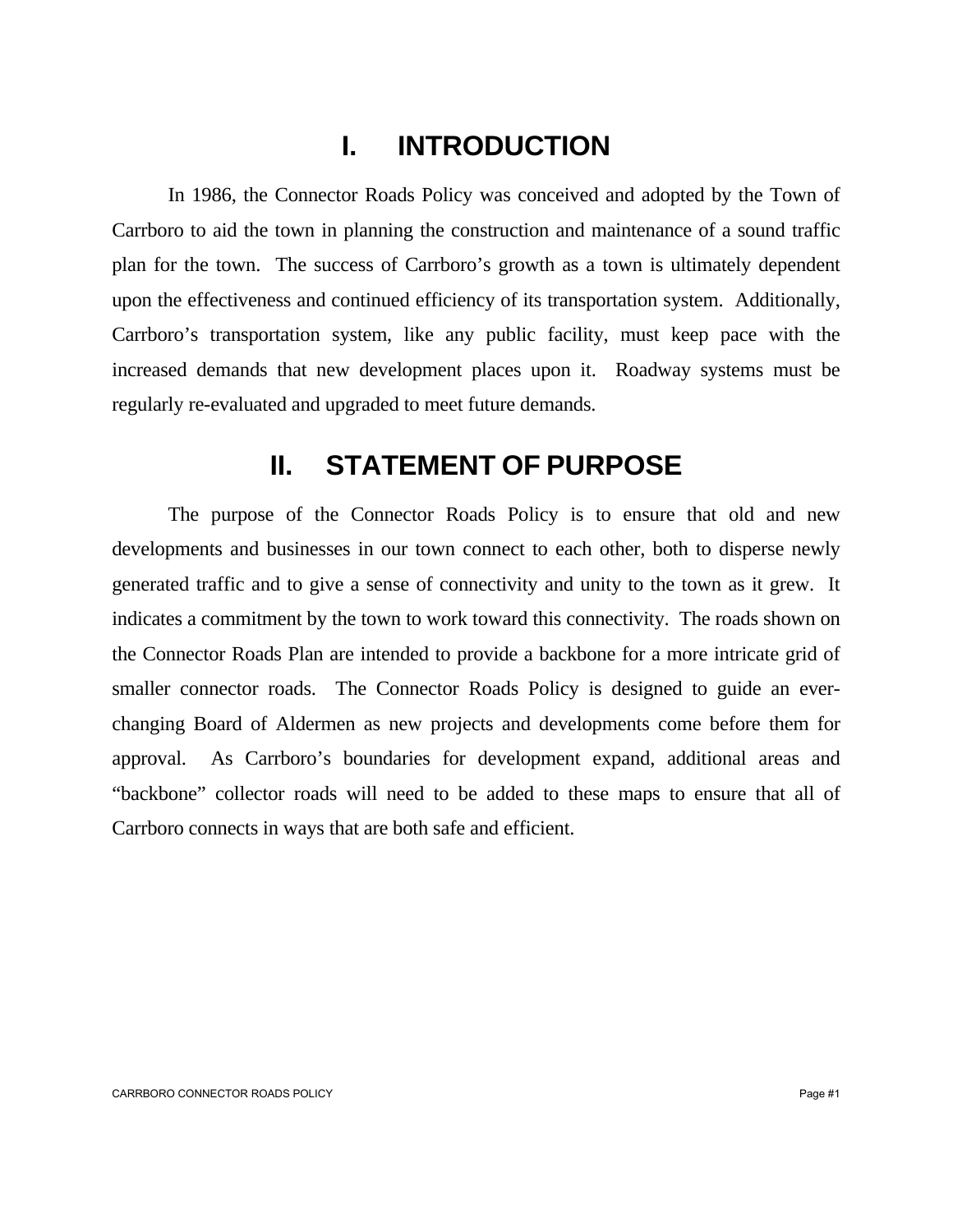### **III. CONNECTOR ROADS PLAN**

 The Connector Roads Plan proposes to meet the demands from full development of the northern development area by construction of a series of connector roads that will link this area with the arterial system to the north and to Estes Drive in the east. The construction of a connector road that parallels Hillsborough Road and North Greensboro Street, and providing access with Estes Drive is vitally important to reduce further congestion on Greensboro Street and the Town Center. Connector roads should also eliminate the disruption of residential neighborhoods to the south of areas under development. Connector roads would also be planned to extend north, permitting access to Homestead Road and to the I-40 interchanges.

 The connector roads system in the southern development will provide access to the Laurel Hill Parkway thoroughfare which will loop the Bypass, beginning at Jones Ferry Road and connecting with NC 54 and eventually I-40. Because of the development that has already taken place in this area, the two connectors that are central to the overall system, Berryhill Drive and Rock Haven Road, have been approved for construction. In addition, portions of the Laurel Hill Parkway have also been approved for construction.

## **IV. DESIGN AND CONSTRUCTION STANDARDS**

 The Design Standards for connector roads should follow the Land Use Ordinance's guidelines, based on the individual road's classification, and it potential for traffic of all varieties in the future as well as when a development is presented to the board.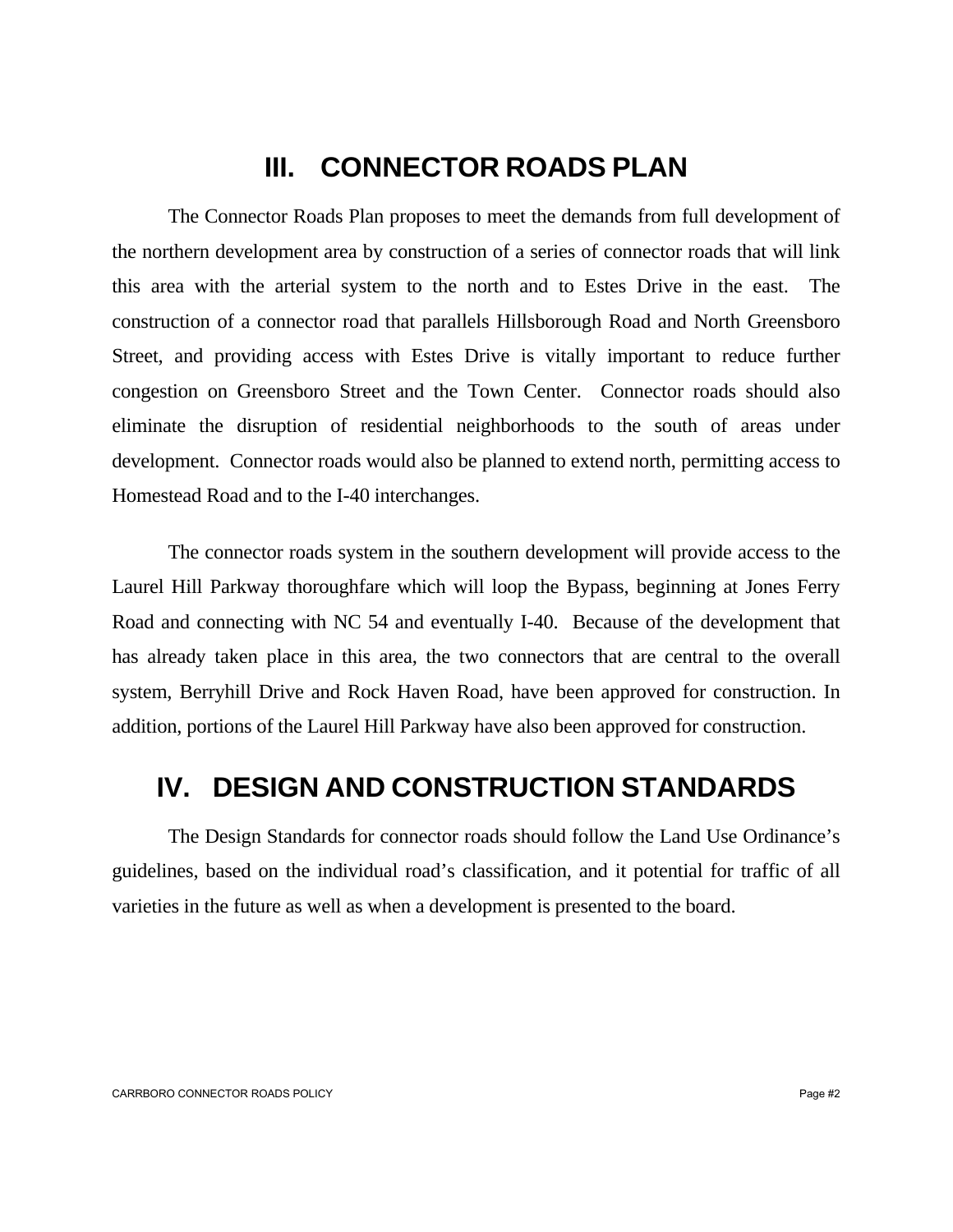#### **Connector Road Between Merritt Mill Road and Brewer Lane**

The Carrboro Board of Aldermen modified the Connector Roads Policy on August 23, 2005 to add a connector road between Merritt Mill Road and Brewer Lane. The resolution adopting this modification is as follows:

The following resolution was introduced by Alderman Diana McDuffee and duly seconded by Alderman Joal Broun.

#### A RESOLUTION ADOPTING A MODIFICATION TO THE CONNECTOR ROADS PLAN Resolution No.07/2005-06

WHEREAS, the Carrboro Board of Aldermen seeks to provide ample opportunities for the public to consider modifications to existing policies; and

WHEREAS, it has been proposed that the Carrboro Connector Roads Plan be modified by adding a connector road between Merritt Mill Road and Brewer Lane; and

WHEREAS, Town staff has prepared an illustration of a possible connector road between Merritt Mill Road and Brewer Lane, and have noted that the illustration is schematic in nature and reflects a general corridor for a connecting road, and that the actual location could vary based on factors such as topography, soils, development layout, roadway engineering standards, and intersection design; and

WHEREAS, the Planning Board, Economic Sustainability Commission, and Transportation Advisory Board have reviewed and recommended that the proposed modification to the Connector Roads Plan be adopted; and

WHEREAS, the Board of Aldermen have held a public hearing on the proposed modification to the Connector Roads Plan.

NOW, THEREFORE BE IT RESOLVED that the Board of Aldermen approves adding a connector road between Merritt Mill Road and Brewer Lane to the Carrboro Connector Roads Plan.

FURTHER RESOLVED, the Board of Aldermen confirm that with the development of a connector road between Merritt Mill Road and Brewer Lane, a connection to Guthrie Avenue would need to be maintained.

The foregoing resolution having been submitted to a vote received the following vote and was duly adopted this  $23<sup>rd</sup>$  day of August, 2005: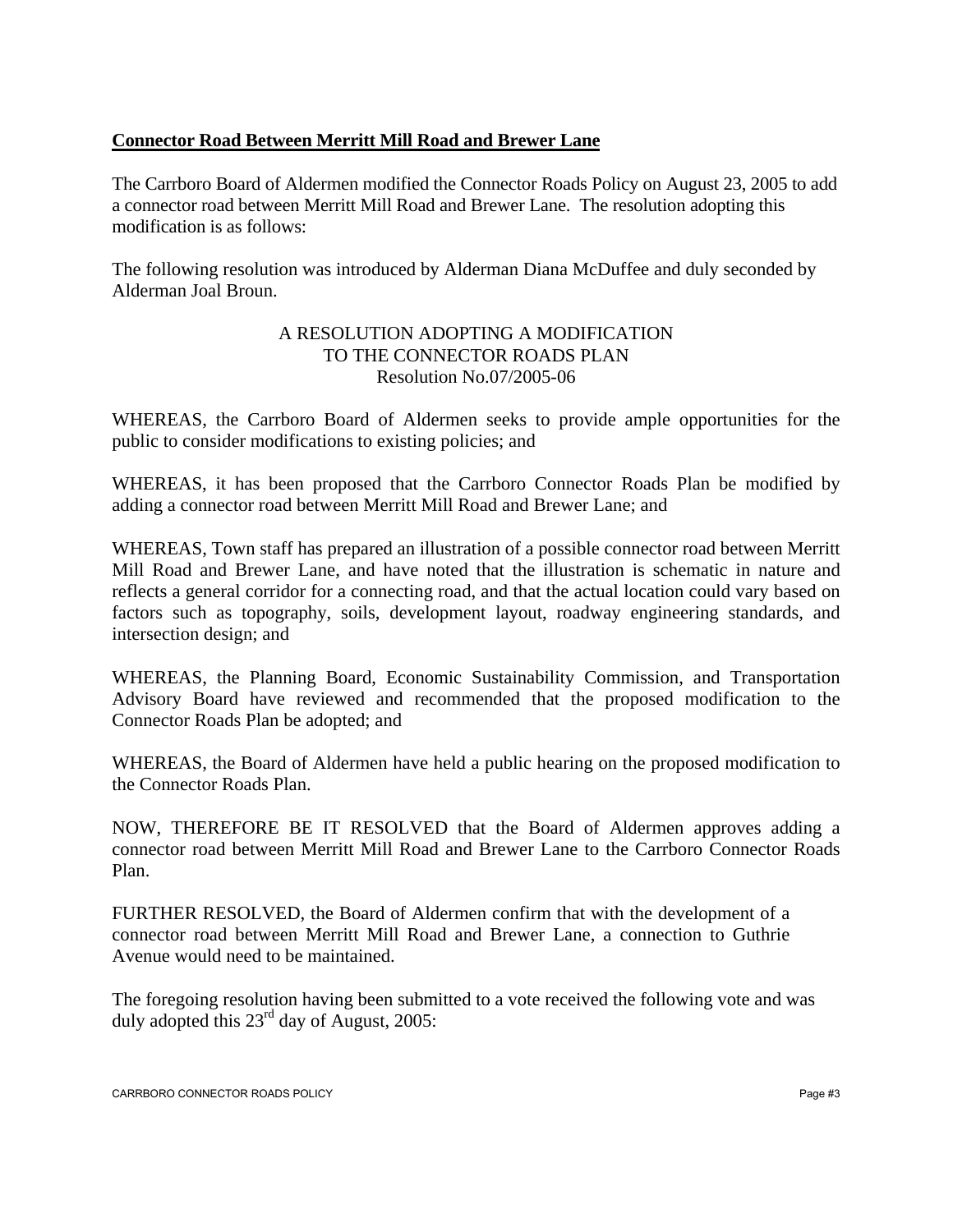Ayes: Joal Hall Broun, Mark Chilton, John Herrera, Diana McDuffee, Alex Zaffron, Michael Nelson

Noes: Jacquelyn Gist

Absent or Excused: None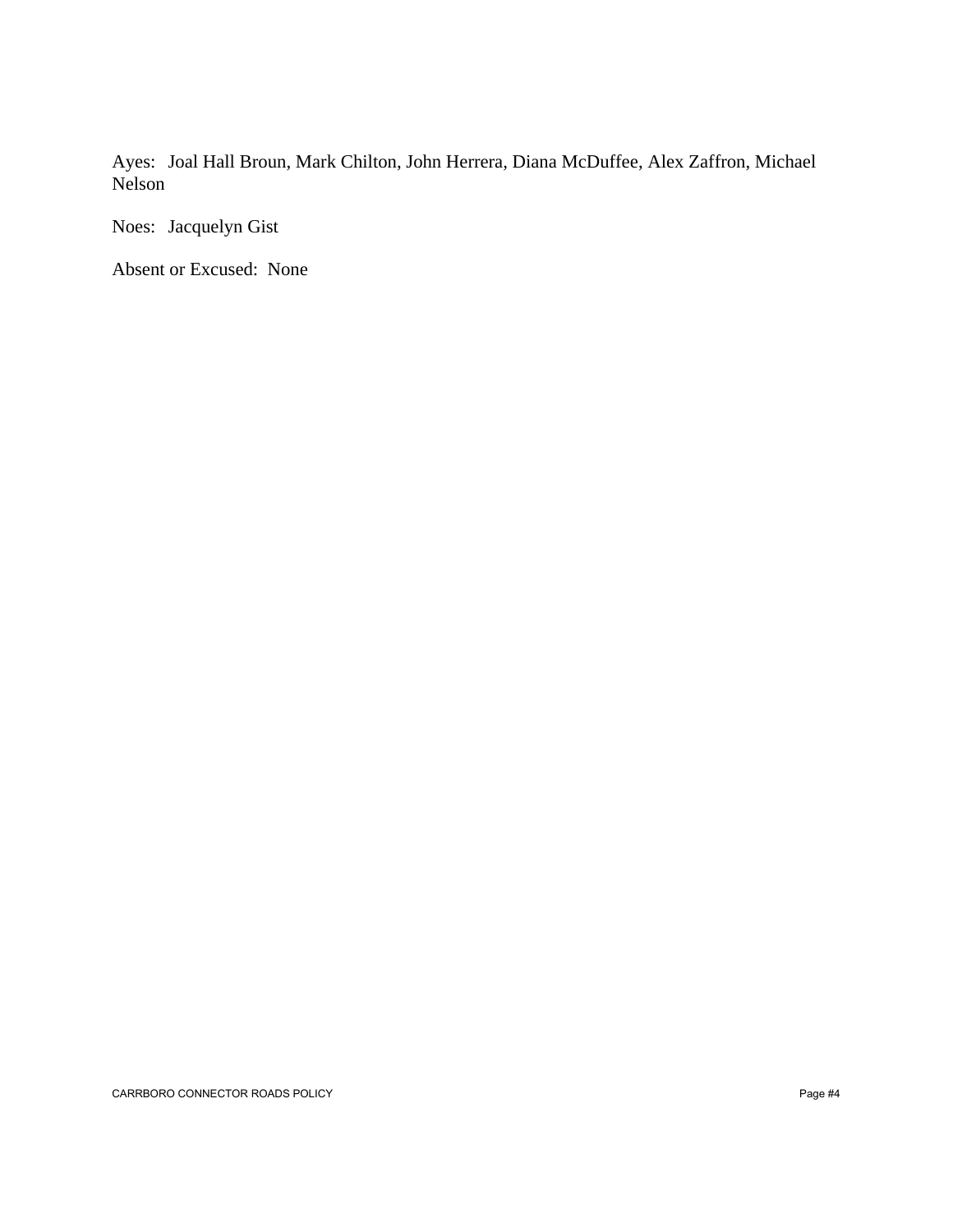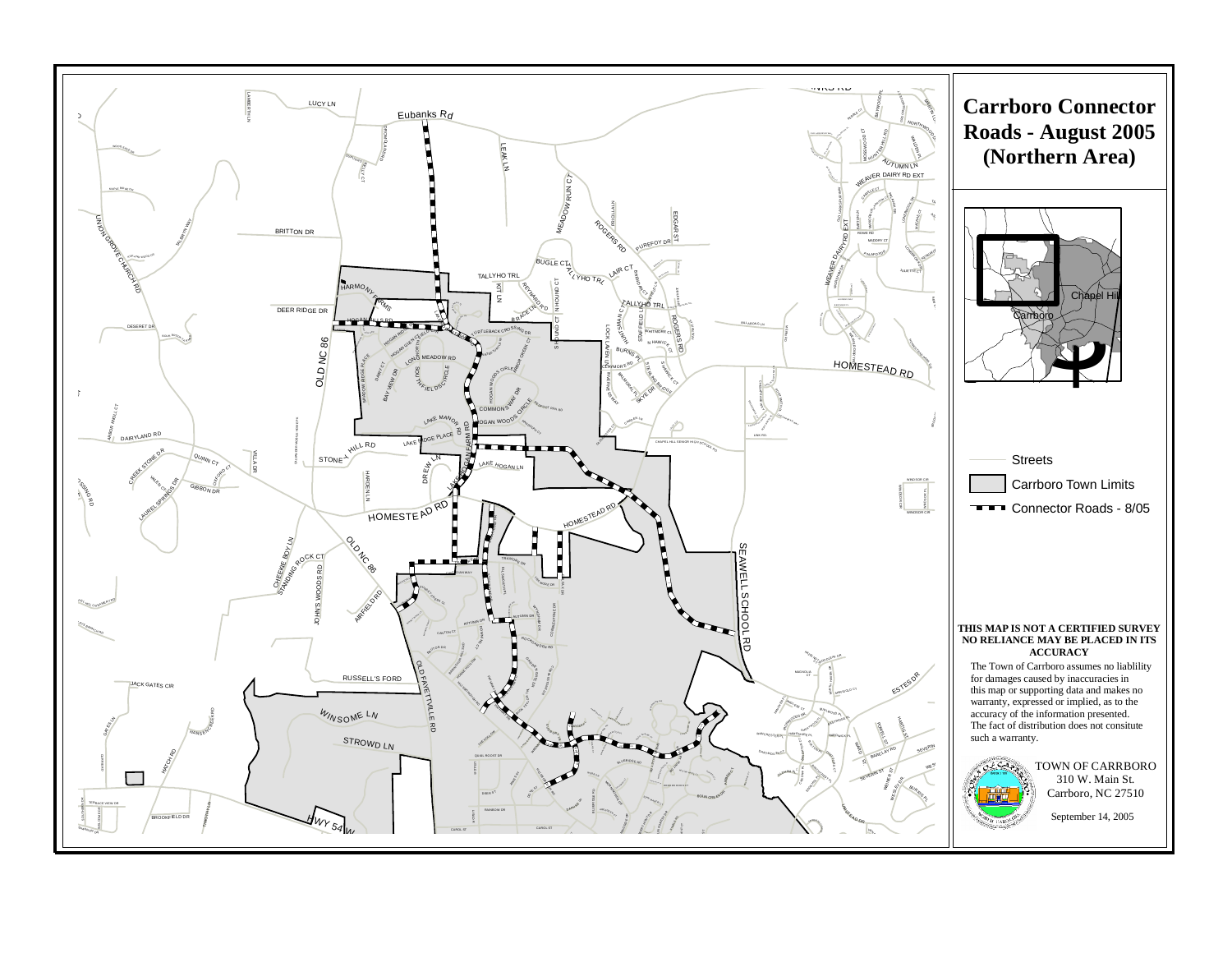